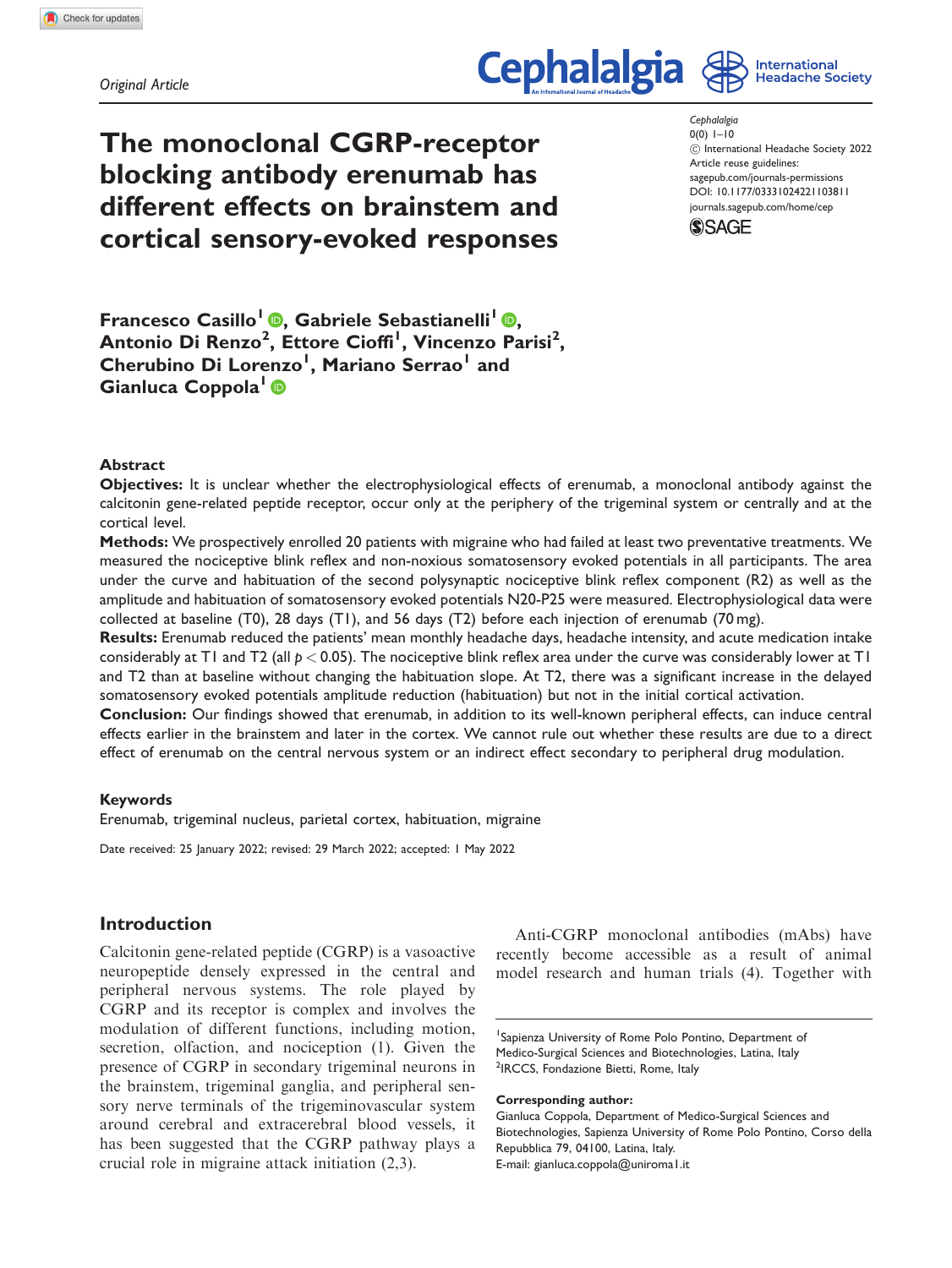triptans and gepants, these biological treatments precisely target migraine pathogenesis. Erenumab is the only anti-CGRP receptor antibody currently available, whereas others operate against the molecule itself (5). Because mAbs are large molecules, they are unable to cross the blood-brain barrier in significant amounts. Nonetheless, some researchers have characterized the central effects of monoclonal antibodies, showing deactivation of several central areas such as the hypothalamus through the use of neuroimaging (6), as well as desensitization of pain-related cortical potentials (7), the nociceptive brainstem (8), and spinal (9) reflexes using electrophysiological techniques.

The purpose of this study was to determine whether the neurophysiological effects of preventative therapy with erenumab occur at the cortical and trigeminal system levels. We attempted to address this question by testing a group of patients with episodic or chronic migraine by recording their nociceptive blink reflexes (nBRs), a technique for examining the integrity of the caudal trigeminal nucleus (10), and somatosensory cortical evoked potentials (SSEP) (11) before then 28 and 56 days after erenumab (70 mg, sc) treatment.

Based on the aforementioned studies and previous data showing rapid patient responses to these medications, we hypothesized that erenumab has an electrophysiological effect as early as the first month of treatment, at both the brainstem and cortical levels, and in parallel with a reduction in headache days.

#### Material and methods

This observational study was conducted between February and December 2020. At this time, mAbs were not yet reimbursed by the National Health Service, but these could be prescribed by selected headache centres that purchased the drug at a nominal cost. We prospectively recruited 22 patients with episodic migraine (MO,  $N = 5$ ) or chronic migraine (CM,  $N = 17$ ) who presented to our headache centre. After the initial screening, two patients decided not to participate in the recording sessions; therefore, the full study analysis was performed on 20 patients (15 CM and 5 MO) (Figure 1). Before the recording session, the patients were instructed to fill out a paper headache diary for at least one month. The clinical characteristics collected were history of illness (years), number of days with headache (migraine-like or tension-type-like) (N/month), duration of attacks (h/month), severity of attacks (0–3 visual analogue scale), total number of acute medications taken per month (N/month), number of days with acute medication intake (N/month), and number of days free since the last headache (N) (Table 1). We recruited only patients who did not respond to at least two prophylactic



Figure 1. STrengthening the Reporting of OBservational studies in Epidemiology (STROBE) enrolment flow chart of study participants.

treatments for migraine (episodic and chronic). None of the enrolled patients had undergone prophylactic botulinum toxin treatment. All patients were registered outside the days of migraine. We included only patients who had not received migraine prophylaxis for at least two months. Patients were instructed to continue completing the diary throughout the study period. All patients were informed of the study purpose and provided informed consent. The study protocol (Studio 23.20) was approved by the Lazio 2 Ethics Committee.

## Neurophysiological procedures

During the recording session, study participants underwent recording of their nociceptive blink reflexes and non-painful somatosensory evoked potentials in random order, using a Digitimer D360 amplifier (band-pass  $0.05-2000$  Hz, Gain 1000) and CED<sup>TM</sup> power 1401 digital-to-analog converter (Cambridge Electronic Design Ltd, Cambridge, UK). The study participants were seated on an armchair in a quiet room and instructed to relax with their eyes open. During the entire stimulation session, we regularly checked the participants' levels of attention and vigilance. The recording sessions were all carried out in the afternoon from 2 pm to 6 pm by two experienced neurophysiologists (FC and GS). Recordings were made at time  $0$  (T0), 28 days (T1), and 56 days (T2) before each new erenumab administration.

## Nociceptive blink reflex (nBR)

Recordings of nBRs were performed following a previously published method (10). Briefly, using percutaneous stimulation of the supraorbital branch of the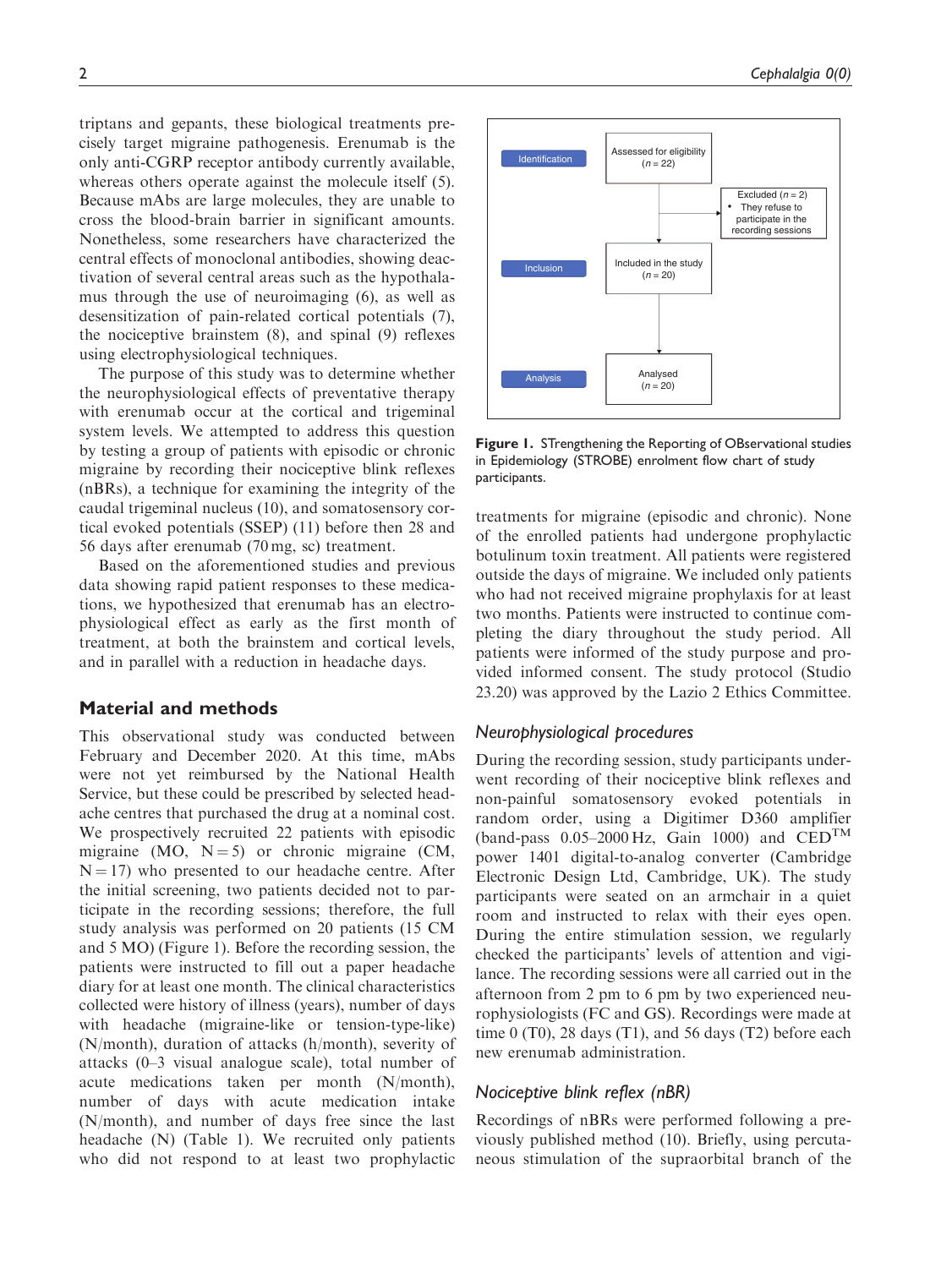right trigeminal nerve using a concentric stimulation electrode (12), we tested the sensory (ST) and pain (PT) thresholds. Recording electrodes were placed infraorbitally on the orbicularis muscle of the eye and latero-orbitally (reference) on both sides, with the ground on the left arm. Subsequently, we stimulated the patients by sending a train of three pulses, each with a duration of 0.1 ms, with an intra-pulse interval of 5 ms at a fixed intensity of  $1.2 \times PT$ . The interstimulus interval was 30–35 seconds pseudorandom. For each participant, we recorded two blocks of six electromyographic traces of 150 ms duration with an interpulse interval of 2 min. The first EMG trace of each block was eliminated to avoid contamination with the startle reflex, and then, five traces per block were averaged. An examiner, blinded to the patients' diagnosis, measured the area under the curve (AUC;  $\mu$ V  $\times$  ms) of the R2 component of each block, calculated between two cursors positioned between 27 and 87 ms. The degree of habituation of the R2 component was defined as the slope of the linear regression line between the AUC of the first and second block recordings.

# Low frequency somatosensory evoked potentials (LF-SSEP)

SSEPs were recorded following previously published methods (11,13). Briefly, recording electrodes were placed at the right Erb point (with reference to the left Erb), at the level of C5 (with reference to Fz), and at the level of the contralateral parietal cortex  $(C3')$ , with reference to  $Fz$ ), with the ground electrode placed on the right arm. The evoked electroencephalographic (EEG) signal was acquired after median nerve stimulation of the right wrist  $(1.2 \times \text{motor threshold},$ 4.4 Hz repetition rate). For each participant, we acquired 500 traces of 50 milliseconds duration (5000 Hz sampling rate). These were analysed offline and, after automatically removing artifacts, we measured the latencies and amplitudes of the N9 (on Erb), N13 (at C5), and parietal components N20, P25 and N33. Finally, we calculated the degree of habituation by dividing the first 300 non-artifactual traces into three blocks of 100 sweeps and calculating the linear regression line between the N20-P25 amplitudes of the first and second blocks of acquisition.

## Somatosensory high frequency oscillations (HFOs)

In accordance with a method published elsewhere (13), after removing the stimulus artifacts, we applied a digital band-pass filter between 450 and 750 Hz (Barlett–Hanning window, 51 coefficients) to the broad-band-averaged signal (300 sweeps). On the offline-filtered signal, we calculated the latency and amplitude of the maximum peak of the oscillation burst preceding (early HFO) and following (late HFO) the low-band N20 peak. According to pharmacological modulation and source localization studies, early HFO reflects thalamocortical activity, and late-HFO primarily reflects cortical activity (14).

#### Statistical analysis

Sample size calculation was not based on formal statistics but on previous literature (8,15).

Statistical analysis was performed using the SPSS statistical software for Windows, version 26.0. The normal distribution of all data was tested using the Anderson–Darling and/or Kolmogorov–Smirnov tests. Changes in electrophysiological parameters of nBR and SSEP at T1 and T2 after erenumab administration were analyzed using ANOVA and Tukey's multiple comparisons test or Friedman's nonparametric test using the Dunn-Bonferroni multiple comparisons test (16).

To test the clinical efficacy of erenumab, we calculated the percentage change in the number of days with headache per month, patients' severity of headache, and acute medications taken monthly at T1 and T2 compared with T0.

Depending on whether the variables were normally distributed, Pearson's or Spearman's correlation tests were performed for the changes in clinical parameters and percentage changes in R2 nBR homolateral and contralateral AUC, as well as slope and SSEP amplitude slope. Statistical significance was set at  $p \leq 0.05$ .

#### **Results**

None of the participants dropped out or experienced any side effects related to the drug or its administration.

#### Clinical features

We found a statistically significant repetition effect for the number of days with headache/month  $(F = 42.0,$  $p < 0.001$ ), which decreased significantly from a median value of 20 at T0 to 5 at T1 (post-hoc test vs. T0  $t = -7.64$ ,  $p < 0.001$ ) and 3 at T2 (post-hoc test vs. T0  $t = -7.99$ ,  $p < 0.001$ ). The percentage reduction in the number of days with headache per month when comparing T0 and T1 was 73.33%, whereas for T2 this was 75.0%. The same significant reduction was also observed for headache severity (chisquare  $= 11.05$ ,  $p = 0.004$ ) at both T1 (post-hoc test vs. T0  $p = 0.018$ ) and T2 (post-hoc test vs. T0  $p = 0.018$ , and the number of acute medications taken per month (chi-square = 14.86,  $p < 0.001$ ) fell dramatically from a median value of 8 at T0 to 3 at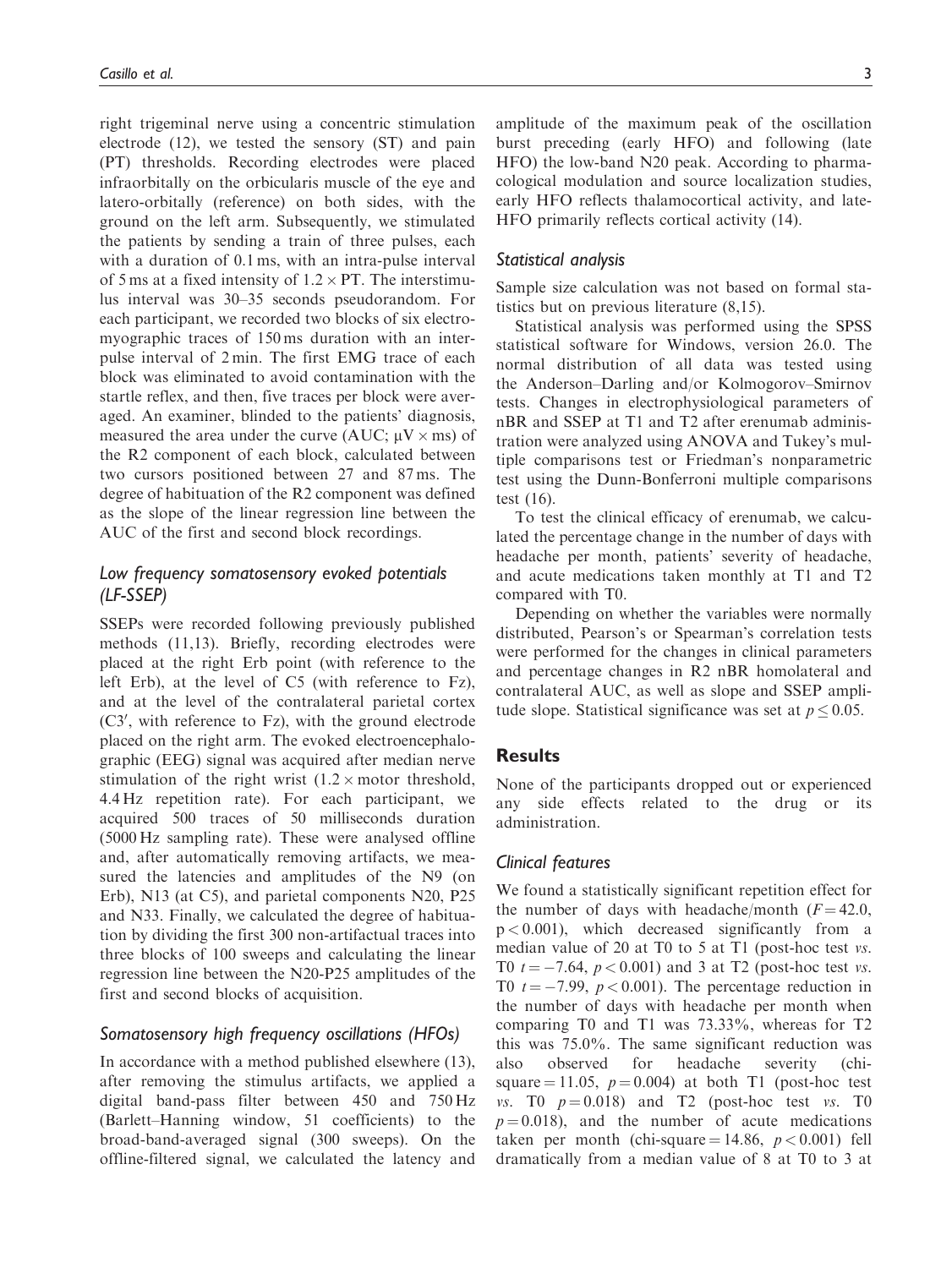| Parameter                                                      | $Mean + standard$<br>deviation |  |
|----------------------------------------------------------------|--------------------------------|--|
| Age                                                            | $40.5 + 12.6$                  |  |
| Sex (male/female)                                              | 2/18                           |  |
| History of illness (years)                                     | $24.9 \pm 12.1$                |  |
| Number of days with headache (N/month)                         | $19.0 + 8.8$                   |  |
| Duration of attacks (h/month)                                  | $28.6 + 21.4$                  |  |
| Intensity of attacks (0–3 visual analogue scale) $2.7 \pm 0.3$ |                                |  |
| Total number of acute medications                              | $16.3 + 17.6$                  |  |
| taken per month (N/month)                                      |                                |  |
| Number of days with acute<br>medications (N/month)             | $12.9 + 9.6$                   |  |
| Number of days free since<br>the last headache $(N)$           | $3.1 + 4.0$                    |  |
| Patients with medication overuse (%)                           | 30                             |  |
| Previous prophylactic treatments:                              |                                |  |
| Propranolol                                                    | $N = 4$                        |  |
| Bisoprolol<br>$\bullet$                                        | $N = 10$                       |  |
| Flunarizine<br>$\bullet$                                       | $N = 8$                        |  |
| Topiramate<br>$\bullet$                                        | $N = 10$                       |  |
| Valproic acid<br>$\bullet$                                     | $N = 2$                        |  |
| Amitriptyline                                                  | $N = 15$                       |  |

Table 1. Demographic and clinical characteristics of enrolled patients.

h: hours; N: number.

Table 2. Descriptive statistics for clinical variables.

| T1 (post-hoc test vs. T0, $p = 0.005$ ) and 2.0 at T2 (post-  |
|---------------------------------------------------------------|
| hoc test vs. T0, $p = 0.001$ ) (Table 2, Figure 2). Of the 20 |
| patients, only three had a reduction of less than 50% in      |
| the number of days with headache at the end of the            |
| second month of treatment.                                    |

#### Nociception-specific blink reflex (nBR)

Friedman's test did not reveal a repetition effect for the nBR pain threshold (chi-square  $= 2.563$ ,  $p = 0.712$ ). We also did not detect a repeat effect for R2 nBR latency (chi-square  $= 2.056$ ,  $p = 0.358$ ). In contrast, Friedman's test revealed a significant repeat effect for the AUC of the first nBR block homolaterally (chi-square  $= 8.44$ ,  $p = 0.015$ ), but not contralaterally (chi-square = 5.06,  $p = 0.08$ ) to the stimulus side (Table 3, Figure 3 and 4). Post hoc tests revealed that the homolateral AUC was significantly reduced at T1 ( $p = 0.013$  vs. T0), and it maintained this reduction at T2 ( $p = 0.013$ ) vs. T0). We did not detect significant changes in the level of nBR habituation either homolaterally  $(F = 0.52, p = 0.595)$  or contralaterally  $(F = 1.98,$  $p = 0.148$ ) to the stimulus side (Table 3).

|                              | T0           |            | Т2         | (F; p)          |
|------------------------------|--------------|------------|------------|-----------------|
| Days with headache/month (N) | 20.00        | 5.00       | 3.00       | 42.00; < 0.001  |
|                              | 11.00; 30.00 | 3.00; 6.00 | 2.00; 5.00 |                 |
| Headache severity (0-3)      | 2.60         | 2.00       | 1.90       | $11.05; 0.004*$ |
|                              | 2.60; 3.00   | 1.55; 2.20 | 1.50; 2.13 |                 |
| Acute medications/month (N)  | 8.00         | 3.0        | 2.0        | $14.86; 0.001*$ |
|                              | 5.50; 15.50  | 1.5; 4.0   | 1.00; 3.5  |                 |
|                              |              |            |            |                 |

Median and interquartile range (25%–75%); inferential statistics based on ANOVA and Tukey's method; \*Friedman's tests S, p values. N: number.



Figure 2. Graphs showing the significant reduction in the number of days with headache (a), the number of acute medications consumed in one month (b), and the severity of headache and (c) before each new administration of erenumab 70 mg. Data are shown as mean  $\pm$  standard deviation.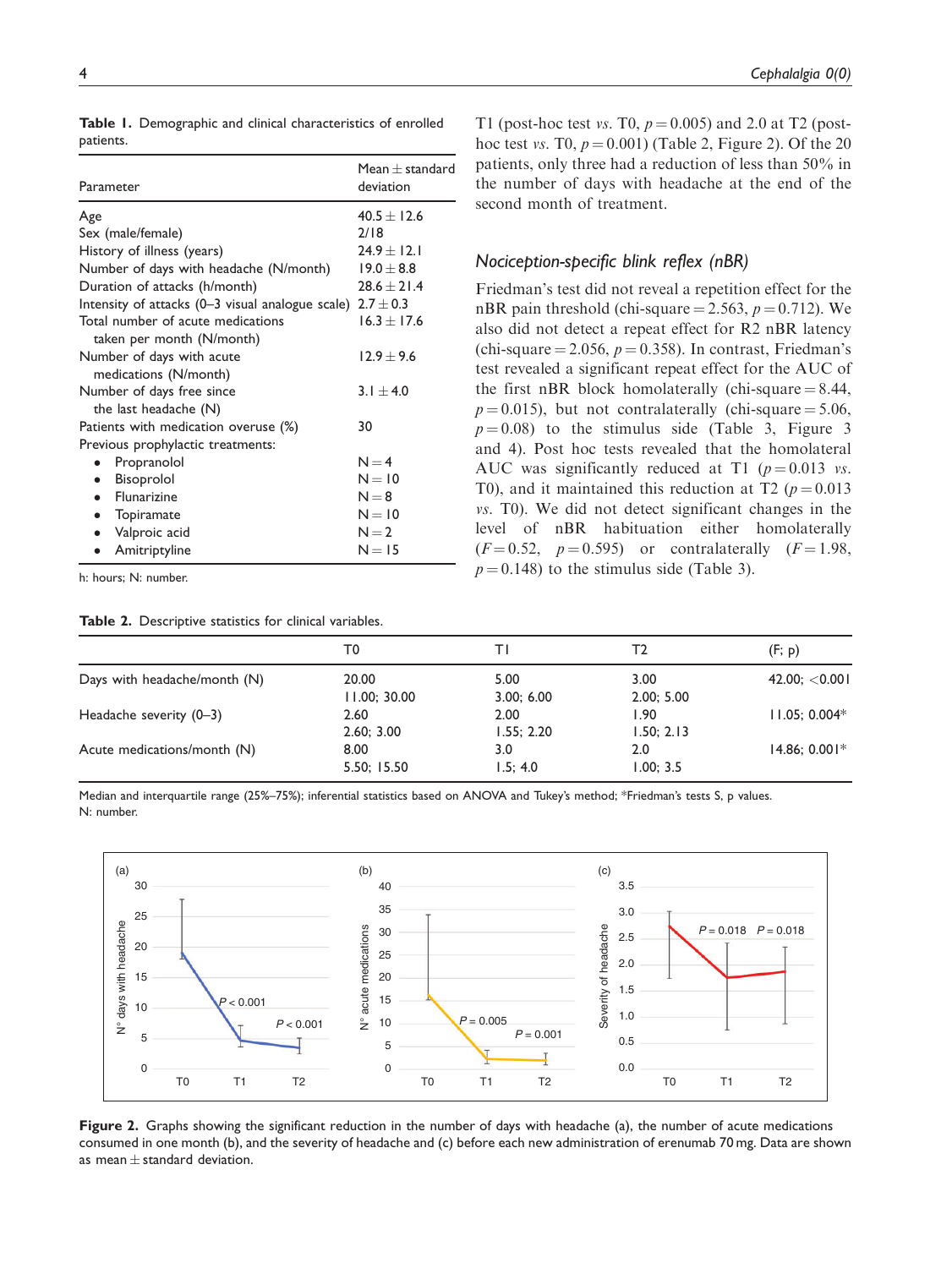|                                 | T0             | ΤI               | T2              | (F; p)         |
|---------------------------------|----------------|------------------|-----------------|----------------|
| nBR Pain threshold (mA)         | 30             | 30               | 20              | 2.56; 0.712    |
|                                 | 20; 39         | 18; 45           | 8;50            |                |
| R <sub>2</sub> latency (ms)     | 44. I          | 43.2             | 45.6            | 2.05; 0.358    |
|                                 | 37.7; 47.7     | 35.1; 52.4       | 42.3; 49.5      |                |
| Homolateral 1st block AUC       | 0.459          | 0.353            | 0.305           | 8.44; 0.015*   |
|                                 | 0.351; 0.932   | 0.211; 0.490     | 0.164; 0.783    |                |
| Homolateral 2nd block AUC       | 0.472          | 0.378            | 0.302           | $1.88; 0.390*$ |
|                                 | 0.219:0.758    | 0.195; 0.671     | 0.167; 0.748    |                |
| Homolateral habituation slope   | $-0.026$       | $-0.006$         | 0.037           | 0.52; 0.595    |
|                                 | $-0.172:0.099$ | $-0.06$ I: 0.253 | $-0.093; 0.184$ |                |
| Contralateral 1st block AUC     | 0.399          | 0.279            | 0.332           | 5.06; 0.080*   |
|                                 | 0.228; 0.668   | 0.196; 0.361     | 0.145; 0.651    |                |
| Contralateral 2nd block AUC     | 0.394          | 0.354            | 0.368           | 0.46; 0.636    |
|                                 | 0.213; 0.600   | 0.188; 0.527     | 0.165; 0.583    |                |
| Contralateral habituation slope | 0.023          | 0.083            | 0.057           | 1.98; 0.148    |
|                                 | $-0.19; 0.103$ | $-0.086; 0.184$  | $-0.081; 0.180$ |                |

Table 3. Descriptive statistics for nociceptive blink reflex (nBR) parameters.

Median and interquartile range (25%–75%); inferential statistics based on ANOVA and Tukey's method; \*Friedman's tests S, p values. AUC: area under the curve; mA: milliAmpere; ms: milliseconds; nBR: nociceptive Blink Reflex.



Figure 3. Area under the curve (AUC) of the R2 component of the nociceptive blink reflex (nBR) over 2 blocks of five sweeps homolaterally at the site of stimulation before (T0) and at 28 and 56 days before each new administration of erenumab 70 mg.

# Somatosensory low and high frequency evoked potentials

Friedman's test did not reveal a repetition effect for the SSEP sensory threshold (chi-square  $= 3.102$ ,  $p = 0.212$ ). We did not detect a significant repetition effect for any of the SSEP parameters considered (Tables 4 and 5), except for the level of habituation ( $F = 4.57$ ,  $p = 0.015$ ). Post-hoc tests revealed that, compared to T0, SSEP



Figure 4. Area under the curve (AUC) of the R2 component of the nociceptive blink reflex (nBR) over 2 blocks of five sweeps contralaterally at the site of stimulation before (T0) and at 28 and 56 days before each new administration of erenumab 70 mg.

habituation was significantly more pronounced at T2 (post-hoc test vs. T0,  $p = 0.011$ , Figure 5).

## Correlation analyses

The percentage changes in neurophysiological variables calculated at T1 and T2 compared to T0 did not correlate with the percentage reduction in the number of days with headache/month, VAS, and acute medication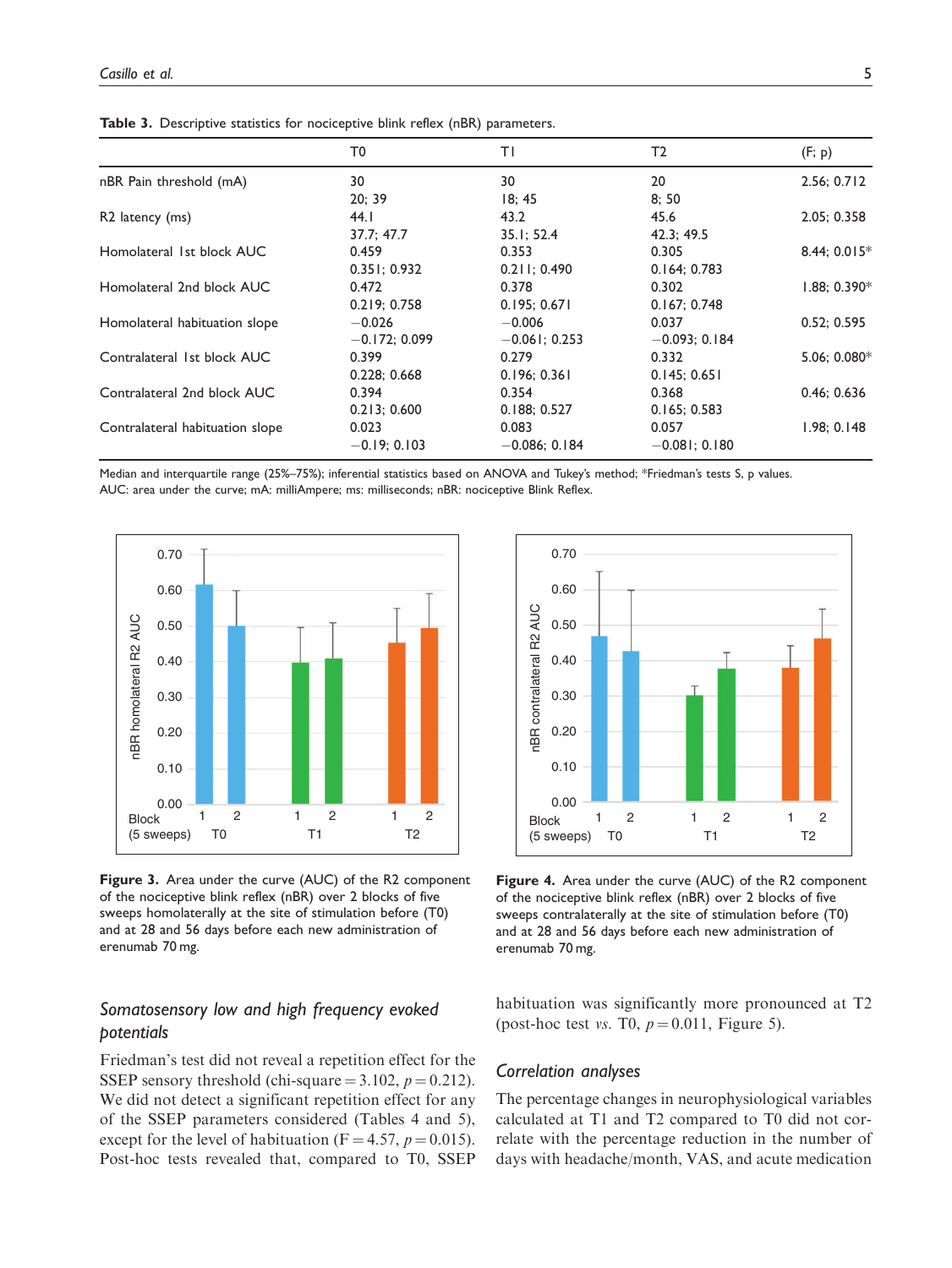Table 4. Descriptive statistics for somatosensory evoked potentials parameters.

|                                       | T <sub>0</sub>  | ΤI               | T <sub>2</sub>  | (F, p)      |
|---------------------------------------|-----------------|------------------|-----------------|-------------|
| SSEP ST (mA)                          | 9.5             | 8.0              | 9.0             | 3.10; 0.212 |
|                                       | 8.7; 11.2       | 6.0; 11.0        | 7.1; 11.0       |             |
| N9 latency (ms)                       | 9.3             | 9.4              | 9.4             | 0.51; 0.776 |
|                                       | 8.8; 10.0       | 8.9; 9.9         | 9.1; 9.8        |             |
| N13 latency (ms)                      | 12.8            | 12.6             | 12.8            | 5.16; 0.08  |
|                                       | 13.3; 13.3      | 12.1; 13.3       | 12.4; 13.3      |             |
| N20 latency (ms)                      | 18.6            | 18.5             | 18.5            | 0.70; 0.705 |
|                                       | 17.8; 19.5      | 17.6; 19.4       | 17.7; 19.3      |             |
| P25 latency (ms)                      | 23.8            | 22.6             | 22.1            | 1.90; 0.387 |
|                                       | 21.7; 25.4      | 21.3; 24.2       | 20.8; 23.3      |             |
| N33 latency (ms)                      | 32.5            | 30.6             | 31.5            | 3.10; 0.212 |
|                                       | 30.5; 33.6      | 29.0; 32.8       | 30.2; 32.9      |             |
| N9 amplitude $(\mu V)$                | 2.92            | 2.26             | 2.57            | 0.42; 0.81  |
|                                       | 1.75; 3.67      | 1.42; 3.11       | 1.92; 3.19      |             |
| N13 amplitude $(\mu V)$               | 1.58            | 1.74             | 1.69            | 2.0; 0.368  |
|                                       | 1.18; 2.52      | 1.21; 1.97       | 1.37; 2.50      |             |
| N20-P25 amplitude $(\mu V)$           | 1.71            | 1.49             | 1.77            | 0.90; 0.64  |
|                                       | 0.93; 2.62      | 0.80; 2.18       | 1.09; 2.69      |             |
| P25-N33 amplitude $(\mu V)$           | 0.97            | 0.71             | 0.86            | 2.50; 0.29  |
|                                       | 0.60; 1.39      | 0.50; 1.13       | 0.53; 1.44      |             |
| N20-P25 1st block amplitude $(\mu V)$ | 1.915           | 1.695            | 2.049           | 0.40; 0.67  |
|                                       | 1.073; 2.586    | 0.918; 2.412     | 1.258; 2.655    |             |
| N20-P25 2nd block amplitude $(\mu V)$ | 2.060           | 1.773            | 2.042           | 0.10; 0.90  |
|                                       | 1.084; 2.948    | 0.659; 2.561     | 0.969; 2.936    |             |
| N20-P25 3rd block amplitude $(\mu V)$ | 2.091           | 1.493            | 1.75            | 2.49; 0.09  |
|                                       | 1.292; 3.050    | 0.862; 2.032     | 0.924; 2.620    |             |
| Habituation slope 1-3 block           | 0.050           | $-0.107$         | $-0.154$        | 4.57; 0.015 |
|                                       | $-0.177; 0.279$ | $-0.165; -0.028$ | $-0.451; 0.030$ |             |

Median and interquartile range (25%–75%); inferential statistics based on ANOVA and Tukey's method.

mA: milliAmpere; ms: milliseconds; µV: microVolt; SSEPs: somatosensory evoked potentials; ST: sensory threshold.

consumption calculated at T1 and T2 compared to T0 (Table 6, Supplementary Figure 1 and 2).

## **Discussion**

Our findings show that erenumab, a monoclonal antibody against the CGRP receptor, can alter both pain-related trigeminal brainstem activity, as measured by nBR, and cortical activity obtained in response to non-painful SSEPs. However, these effects occur at different times in migraine patients who have failed to respond to at least two prophylactic treatments. Indeed, there was a significant decrease in the nBR AUC, which evaluated the reactivity of the spinal trigeminal nucleus as early as one month following erenumab delivery. SSEPs, on the other hand, responded differently, changing considerably only at T2 in the form of increased N20-P25 SSEP habituation. According to our findings, there was no link between changes in clinical and neurophysiological variables.

Although monoclonal antibodies against CGRP and its receptor were the first explicitly-developed preventative medicines for episodic and chronic migraine, how and where they operate to achieve this goal is still being debated. Similarly, the long-term effects of these biological therapies on the neurological system remain unknown. Due to their high molecular weight, they have a minimal chance of crossing the blood-brain barrier (BBB), leading to the conclusion that the peripheral sensory terminals of the trigeminovascular system are their preferred targets (1). In rats with an intact BBB, fremanezumab, a mAb against the CGRP molecule, was detected in the dura, sensory, and autonomic trigeminal ganglia, but not in the spinal trigeminal nucleus, thalamus, hypothalamus, or cortex. Fremanezumab was detected in the cortex only in rats with a compromised BBB, especially surrounding the compromised BBB site (17). In addition, radiolabelled galcanezumab, another mAb against the CGRP molecule, was reported to accumulate (although in minimal amounts) within the brain parenchyma (hypothalamus, prefrontal cortex, and cerebellum) and in the peripheral tissue (dura mater, spleen, and trigeminal ganglia) (18). Melo–Carrillo et al., (19) in a study where they electrically and mechanically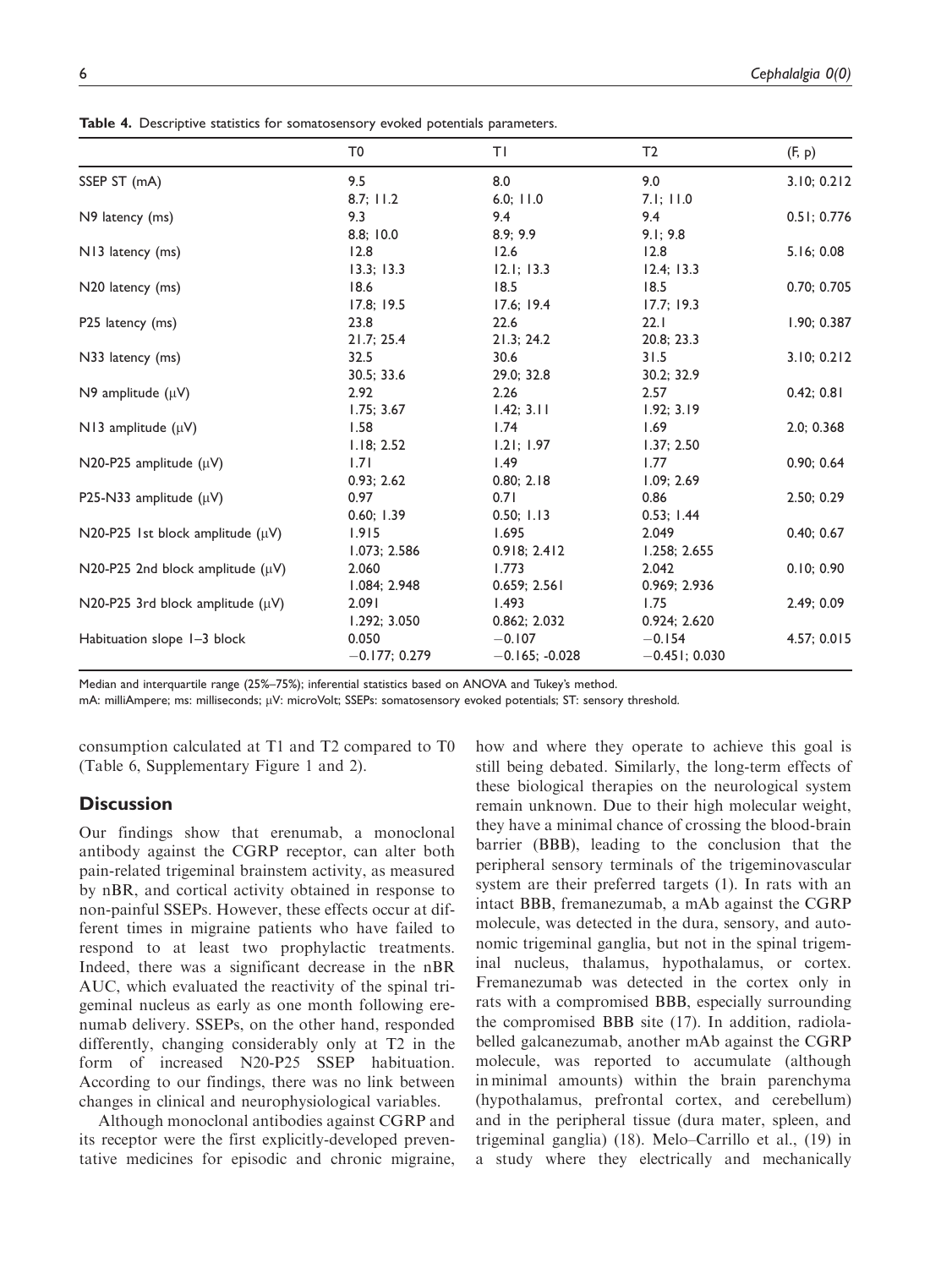stimulated the exposed cranial dura and mechanically stimulated the facial skin and cornea, showed decreased activation of high threshold trigeminovascular neurons by dural afferents but not activation of wide dynamic range (WDR) neurons in the skin/ cornea of male, but not female, rats up to 4 h after a single intravenous administration of fremanezumab. Nonetheless, in cats, other authors have shown reduced superior sagittal sinus stimulation-induced firing of central trigeminovascular neurons that receive WDR or nociceptive specific input from cutaneous receptive areas on the face up to 30 min after local and intravenous administration of the CGRP receptor antagonist BIBN4096BS (20).

Considering the differences in the stimulation paradigm (stimulation of the superior sagittal sinus or dural



Figure 5. Amplitude of the cortical N20-P25 component of the somatosensory evoked potential (SSEP) along three blocks of 100 sweeps before (T0) and at 28 and 56 days before each new administration of erenumab 70 mg. The black solid line indicates the slope of the regression line (habituation) calculated between the three blocks of stimuli.

afferents) and the different time observation window (up to 4h after mAb administration) in animal models compared to in our human study, we can hypothesize that persistent and sustained blockade of the CGRP receptor or molecule at the level of peripheral sensory fibres of the trigeminovascular system and its ganglia may prevent impulse transmission to second-order brainstem trigeminal neurons. This prevents sensitization of the trigeminovascular system while also preventing excitatory inputs to third-order trigeminal neurons in the thalamus. This indirect mechanism could explain the early inactivation of the caudal trigeminal nucleus observed during nBR recordings. Nonetheless, we hypothesize that the lack of effect on the thalamocortical early-HFO and the improved habituation to LF-SSEP we also observed may be explained by a similar thalamic inactivation mechanism. In fact, experimental and animal models have shown that spinothalamic-projecting neurons have branches ending in both ventroposterolateral and ventroposteromedial nuclei (21–23), the latter being the site where the trigeminothalamic tract converges. In turn, these thalamic nuclei send inputs to the parietal cortex, processing information from the head (24). The lack of correlation between trigeminal and parietal central electrophysiological responses and clinical improvement in terms of migraine clinical features suggests that the clinical efficacy of monoclonal antibodies is mediated exclusively through peripheral inactivation of the trigeminovascular sensory system. However, this discovery implies that the central mechanisms underlying migraine recurrence are only mitigated by the peripheral impact of mAbs, which would account for the resumption of attacks following mAb withdrawal (25).

While the levels of mAbs that crossed the BBB and were detected in the trigeminal ganglion, hypothalamus, and cortex were relatively low in animal models (18), we cannot rule out the possibility that a central effect contributed to the neurophysiological changes observed. Neurophysiological and neuroimaging

|                                        | T0            | ΤI           | Τ2           | (F, p)      |
|----------------------------------------|---------------|--------------|--------------|-------------|
| Early HFOs peak latency (ms)           | 16.2          | 15.9         | 15.9         | 0.40; 0.819 |
|                                        | 15.4; 17.3    | 13.7; 17.0   | 15.2; 16.8   |             |
| Late HFOs peak latency (ms)            | 24.8          | 24.3         | 23.1         | 1.20; 0.549 |
|                                        | 22.7; 26.0    | 20.6; 25.2   | 21.9; 25.7   |             |
| Early HFOs amplitude maximum $(\mu V)$ | 0.039         | 0.030        | 0.045        | 0.88; 0.646 |
|                                        | 0.032:0.064   | 0.023:0.066  | 0.030; 0.063 |             |
| Late HFOs amplitude maximum $(\mu V)$  | 0.52          | 0.046        | 0.042        | 1.18; 0.315 |
|                                        | 0.024: 0.0378 | 0.035; 0.070 | 0.027; 0.055 |             |
|                                        |               |              |              |             |

Table 5. Descriptive statistics for somatosensory high frequency oscillations parameters.

Median and interquartile range (25%–75%); inferential statistics based on ANOVA and Tukey's method; \*Friedman's tests S, p values. HFO: high frequency oscillations; ms: milliseconds;  $\mu$ V: microVolt.

 $5*$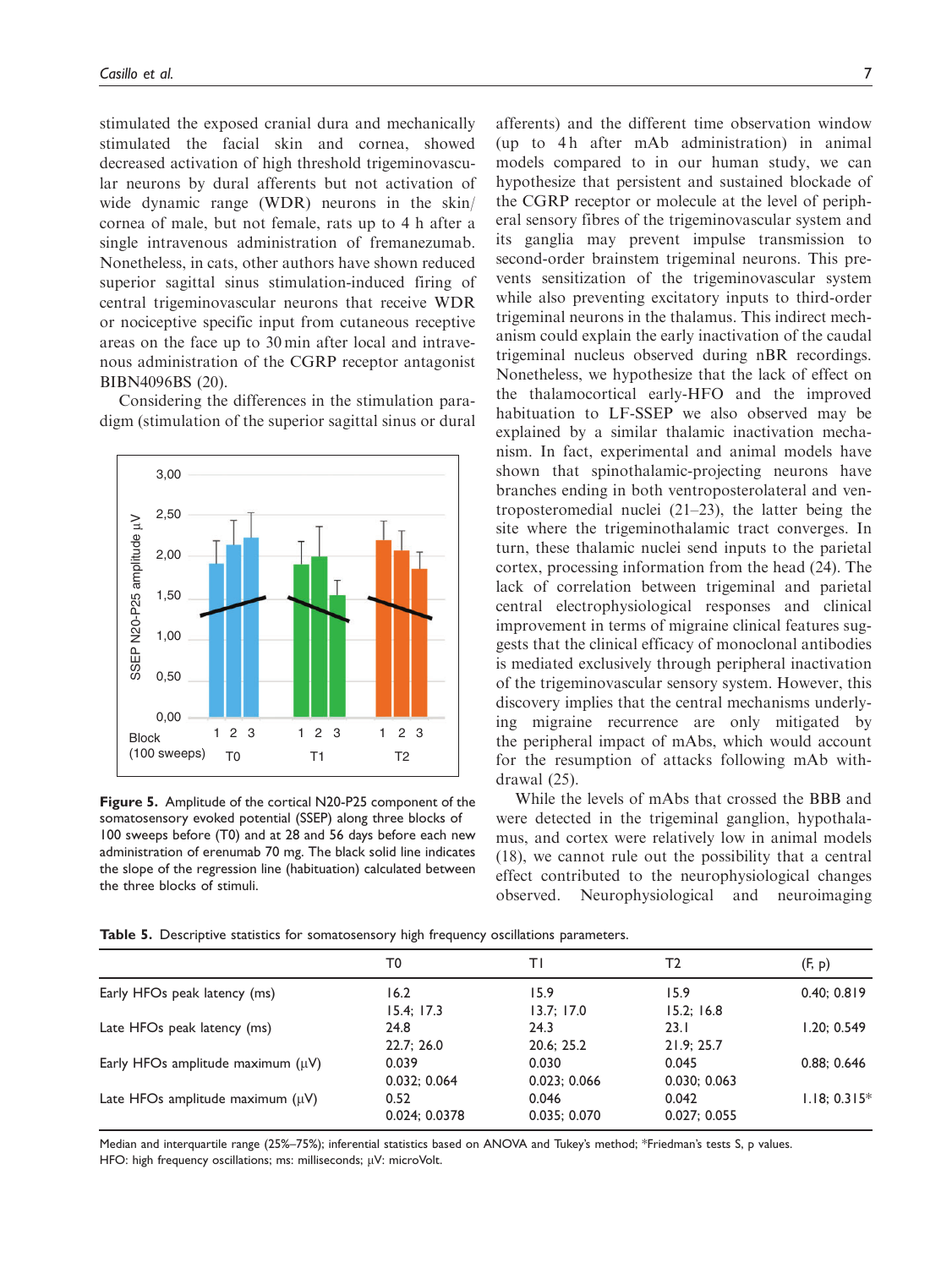| % Variation                                                                             | Days with<br>headache<br>(TI vs T0) | Days with<br>headache<br>$(T2 \text{ vs } T0)$ | Severity of<br>headache<br>(TI vs T0) | Severity of<br>headache<br>$(T2 \text{ vs } T0)$ | Acute medications<br>intake<br>(TI vs T0) | Acute<br>medications<br>intake (T2 vs T0) |
|-----------------------------------------------------------------------------------------|-------------------------------------|------------------------------------------------|---------------------------------------|--------------------------------------------------|-------------------------------------------|-------------------------------------------|
| R <sub>2</sub> AUC nBR homolateral<br>(T1 vs T0)                                        | $-0.24, 0.38*$                      |                                                | $-0.17, 0.47$                         |                                                  | $-0.39, 0.12*$                            |                                           |
| R <sub>2</sub> AUC n <sub>BR</sub><br>contralateral (T1 vs T0)                          | $-0.22, 0.35*$                      |                                                | $-0.42, 0.86$                         |                                                  | $-0.29, 0.21$                             |                                           |
| R2 AUC nBR slope<br>homolateral (T1 vs T0)                                              | 0.11, 0.96                          |                                                | $-0.07, 0.76*$                        |                                                  | $-0.20, 0.39*$                            |                                           |
| R2 AUC nBR homolateral<br>$(T2 \text{ vs } T0)$                                         |                                     | $-0.08, 0.78$                                  |                                       | $-0.17, 0.48$                                    |                                           | $-0.41, 0.17$                             |
| R <sub>2</sub> AUC n <sub>BR</sub><br>contralateral (T <sub>2</sub> vs T <sub>0</sub> ) |                                     | $-0.17.0.48*$                                  |                                       | $-0.67, 0.78*$                                   |                                           | $-0.74, 0.75*$                            |
| R <sub>2</sub> AUC nBR slope<br>contralateral (T2 vs T0)                                |                                     | $-0.09, 0.69$                                  |                                       | 0.31, 0.18                                       |                                           | 0.01, 0.99                                |
| SSEP habituation slope<br>(T1 vs T0)                                                    | $0.01, 0.95*$                       |                                                | $0.10, 0.67*$                         |                                                  | $0.29, 0.21*$                             |                                           |
| SSEP habituation slope<br>$(T2 \text{ vs } T0)$                                         |                                     | $0.13, 0.61*$                                  |                                       | $0.17, 0.47*$                                    |                                           | $0.14, 0.55*$                             |
|                                                                                         |                                     |                                                |                                       |                                                  |                                           |                                           |

Table 6. Correlation analyses between the percentage changes in neurophysiological variables calculated at T1 and T2 compared to T0 with the percentage reduction in the number of days with headache/month, VAS, and acute medications consumption calculated at T1 and T2 compared to T0. We did not find statistically significant correlations.

The table shows Pearson's R's and p's (\* = Spearman Rho and p).

AUC: area under the curve; nBR: nociceptive Blink Reflex; SSEP: somatosensory evoked potentials; VAS: visual analogue scale.

studies support this interpretation. As early as one week after erenumab 70 mg administration, de Tommaso et al. (7) observed a decrease in the amplitude of the N1 and N2 components and a slight tendency to increase the N1 habituation of the cortical laser-evoked potential obtained from right and left supraorbital stimulation. Other investigators tested the nociceptive avoidance reflex, a response associated with central spinal sensitization levels, and observed spinal desensitization, as evidenced by an increase in the reflex threshold and temporal summation three months after the first administration of erenumab 70 mg, specifically in patients who responded with at least a 30% reduction in migraine days in the preceding month (9). Additionally, Thiele et al. (8) measured BR using standard surface electrodes in a group of patients with predominantly episodic migraine before and after three months of treatment with monoclonal antibodies against CGRP or its receptor. These authors, in agreement with our findings, also detected a decrease in the ipsilateral R2 AUC following mAb administration, but in contrast to our findings, they also observed a decrease in the R2 AUC and an increase in the R2 habituation coefficient contralateral to the stimulus location. The disparity in the reported results could be explained by the fact that the two studies used different experimental protocols and had clinically distinct patient populations. Indeed, we calculated habituation as the slope of the regression line of the AUC R2 between two blocks of five stimuli with a 35 second interblock interval, rather than between the six sweeps within each of the 10 blocks of six stimuli, as Thiele et al. did. Additionally, we enrolled a greater proportion of patients with chronic migraine compared to episodic migraine.

In a functional MRI study of trigeminal nociceptive stimulation, Ziegeler and colleagues (6) observed a reduction in the activation of the thalamus contralateral to the site of stimulation, the medial temporal gyrus, the right lingual gyrus, the left operculum, and the cerebellum two weeks following the first administration of erenumab 70 mg. Contrary to the results of this study, we did not observe any effect of the drug on thalamocortical activity, most likely because of the distinct stimulus employed in our case, which was not painful.

Considering the clinical studies discussed above, we cannot determine whether the central effects of erenumab, as measured by nBR and SSEPs, are the result of a direct effect on the central nervous system or of an indirect effect secondary to peripheral drug modulation. Intuitively, the sequential recruitment of central structures, with the spinal trigeminal nucleus recruited first and in which the peripheral fibres are more directly connected, followed by the parietal cortex, suggests a long-term neuromodulatory effect on the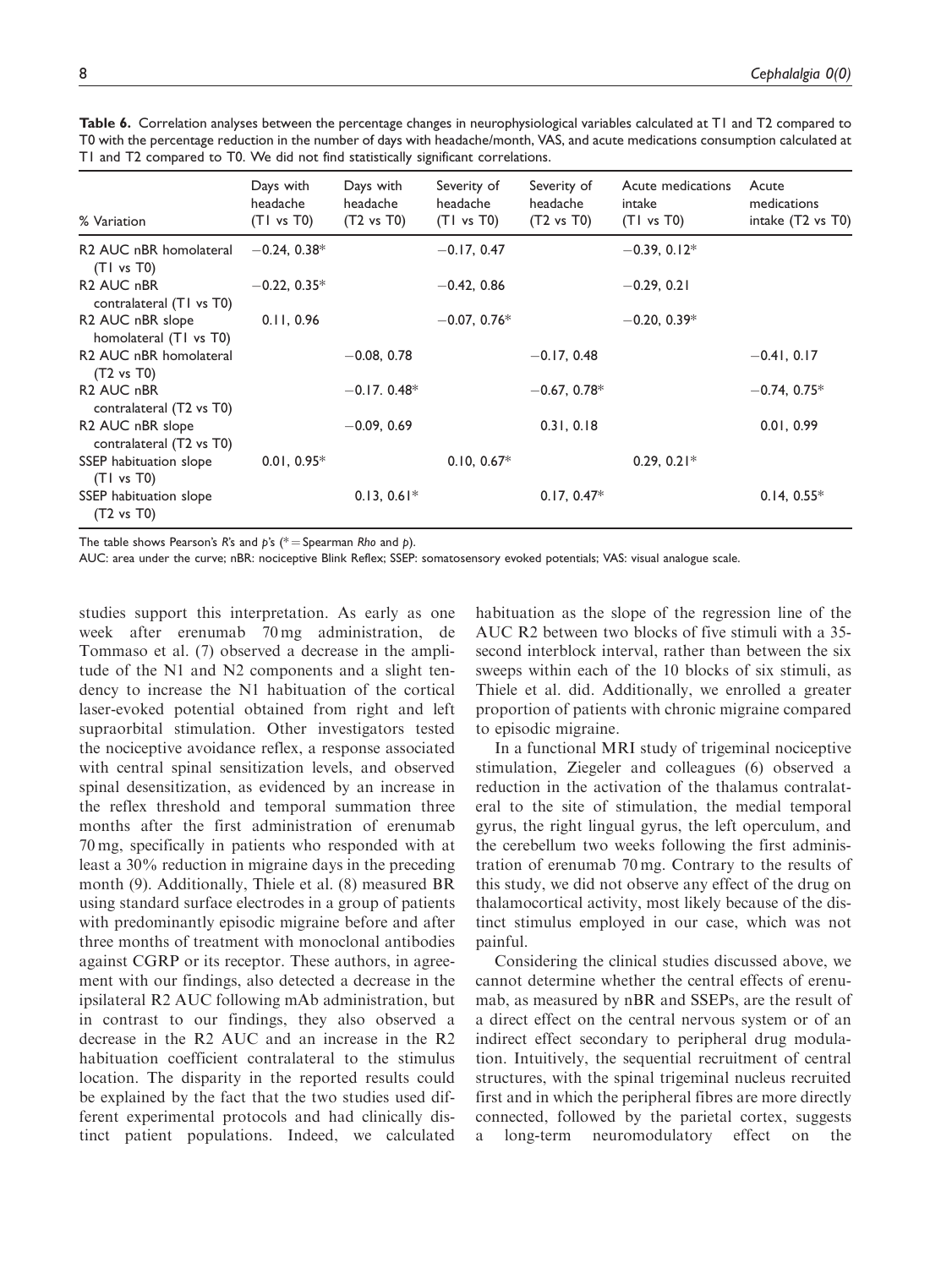interconnected network responsible for neurosensory information processing. Furthermore, because we did not observe a direct correlation between drug-induced electrophysiological changes and clinical changes, we believe that the latter were not a result of a reduction in the frequency of headache pain. Finally, because a significant decrease in hypothalamic activation, a so-called migraine generator, was observed only in patients responding to erenumab (6), we cannot rule out an indirect modulatory effect of the hypothalamus on functionally connected brain structures, such as the caudal trigeminal nucleus (26) and the parietal cortex (27).

As in any previous study, our study has some limitations. The first is the absence of a placebo comparison, which makes it impossible to rule out the possibility that the progressive increase in habituation observed with repeated drug administration is due to a learning phenomenon known as "potentiation of habituation" (28). However, there are compelling grounds against this, including the lengthy interval between sessions (28 days) and lack of a similar effect on nBR habituation. Another potential weakness of the study is that all recruited patients had an excellent response to treatment, precluding us from examining whether neurophysiological patterns differ according to different pharmacological responses. Finally, the relatively small sample size and inclusion of episodic and chronic migraine patients in a single group could be another possible limitation of the study. Future studies with adequate sample sizes should investigate whether the electrophysiological effects of mAbs are different in patients with episodic and chronic migraine. Further studies are needed to verify whether the electrophysiological effects are more pronounced at the 140 mg dose of erenumab, as has been observed clinically, especially in episodic migraine (5,29).

## **Conclusions**

In conclusion, we discovered that erenumab can elicit an electrophysiologically-detectable effect in the caudal trigeminal nucleus and parietal cortex. In this context, it would be interesting to investigate whether the neurophysiological effects persist over a longer treatment interval and after erenumab discontinuation. Although preliminary, these findings may serve as a basis for a larger investigation using different types of monoclonal antibodies to gain a better understanding of their mechanisms of action.

## Article Highlights

- After one month of treatment, erenumab decreased the area under the curve of the nociceptive blink reflex.
- After two months of treatment, an increase in the degree of habituation of cortical somatosensory evoked potentials was observed.
- These findings suggest that erenumab may have a central effect.

#### Acknowledgment

The contribution of the GB Bietti Foundation to this paper was supported by the Italian Ministry of Health and Fondazione Roma.

#### Declaration of conflicting interests

The authors declared no potential conflicts of interest with respect to the research, authorship, and/or publication of this article.

#### Funding

The authors received no financial support for the research, authorship, and/or publication of this article.

## ORCID iDs

Francesco Casillo <https://orcid.org/0000-0003-4642-950X> Gabriele Sebastianelli **D** [https://orcid.org/0000-0002-4231-](https://orcid.org/0000-0002-4231-4417) [4417](https://orcid.org/0000-0002-4231-4417)

Gianluca Coppola **D** <https://orcid.org/0000-0002-8510-6925>

## **References**

- 1. Edvinsson L and Warfvinge K. Recognizing the role of CGRP and CGRP receptors in migraine and its treatment. Cephalalgia 2019; 39: 366–373.
- 2. Edvinsson L, Haanes KA, Warfvinge K, et al. CGRP as the target of new migraine therapies - successful translation from bench to clinic. Nat Rev Neurol 2018; 14: 338–350.
- 3. Hoffmann J, Wecker S, Neeb L, et al. Primary trigeminal afferents are the main source for stimulus-induced CGRP release into jugular vein blood and CSF. Cephalalgia 2012; 32: 659–667.
- 4. Tepper SJ. History and review of anti-calcitonin generelated peptide (cgrp) therapies: from translational research to treatment. Headache 2018; 58: 238–275.
- 5. Tepper S, Ashina M, Reuter U, et al. Safety and efficacy of erenumab for preventive treatment of chronic migraine: a randomised, double-blind, placebo-controlled phase 2 trial. Lancet Neurol 2017; 16: 425–434.